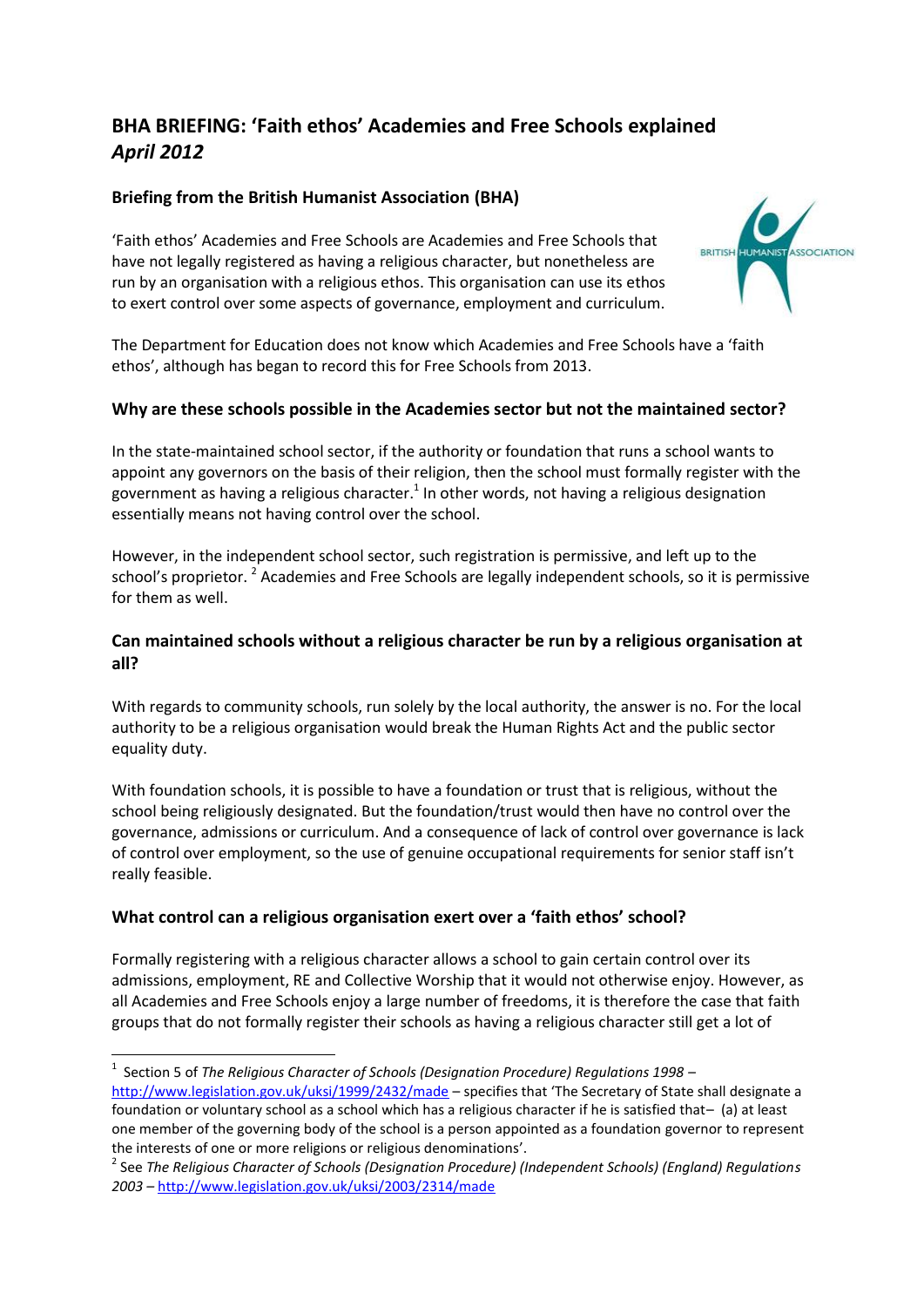control over the school: control that they would not get with a state-maintained school. 'Faith ethos' schools are allowed to religiously select all the governors; use a religious genuine occupational requirement in appointing senior staff;<sup>3</sup> and also put a religious slant on some aspects of the curriculum, such as sex and relationships education (SRE).<sup>4</sup>

Finally, a school could gain or lose a 'faith ethos' at any time simply through a change in ownership – no discussion with the local community is required.

## **What examples are there?**

'Faith ethos' Academies have been feasible [since at least 2003,](http://www.legislation.gov.uk/uksi/2003/2314/contents/made) but have been growing rapidly in number since the coalition government started expanding the number of Academies in 2010. It is unclear exactly how many there are, but known examples includ[e Canary Wharf College,](http://www.canarywharfcollege.co.uk/Site/My_Albums/My_Albums.html) [Priors Free](http://learn4all.co.uk/priorsschool/course/view.php?id=2)  [School](http://learn4all.co.uk/priorsschool/course/view.php?id=2) , [Sandbach School](http://sandbachschool.org/) an[d Discovery New School](http://www.discoverynewschool.org/) – four of the six Christian Free Schools to open in 2011[; Swindon Academy](http://www.swindon-academy.org/), a United Learning Trust Academy set up in 2007 that shares the ULT's Anglican ethos; and the [Grace Academies](http://www.graceacademy.org.uk/) of Coventry, Darlaston and Solihull, which have a Christian ethos.

We have also seen a few more examples applying this year: a Catholic ethos school in Chalfont St [Peter](http://www.freeschoolgerrardscross.org/) and a Sikh ethos school in Leeds.

In addition, the Church of England ha[s recently announced](http://www.humanism.org.uk/news/view/957) that it will encourage former community schools, upon converting to Academies, to join into partnership with it and perhaps adopt an Anglican ethos.

Finally, we would argue that the [Maharishi Free School](http://www.maharishischool.com/) that opened in 2011; th[e Steiner Academy](http://www.steineracademyhereford.eu/)  [Hereford](http://www.steineracademyhereford.eu/) that opened in 2008; and th[e Steiner Academy Frome,](http://www.steineracademyfrome.co.uk/) due to open this September; have a religious ethos, or at the very least a 'belief ethos', under the definition of belief in the Equality Act.

It can be very hard to spot these schools as they do not publicly register their ethos anywhere, and do not need to make it known in any prominent way.

## **The situation in different types of Academies**

**.** 

Mainstream Academies, Free Schools and 16-19 Academies can have a designated religious character or a 'faith ethos'. Our understanding for the other types of Academy is that:

Special Academies – these schools cannot have a religious character, but can have a 'faith  $\bullet$ ethos'. The 2013 application form for special Free Schools recorded whether the proposed schools would have a 'faith ethos'.<sup>5</sup> This month has also seen the first Special sponsored Academy being established, with the sponsor being a Catholic school (though it does not

 $3$  We got Julian Huppert MP to ask a parliamentary question confirming this is possible in January; see the last paragraph of Nick Gibb's answer at <http://www.theyworkforyou.com/wrans/?id=2012-01-23a.90376.h>

<sup>4</sup> The limit of this is what the DfE are willing to sign up to when negotiating a funding agreement. For RE and collective worship, the rules in the model funding agreement are for maintained schools, i.e. RE must be religiously neutral, and collective worship must be Christian – so the school cannot get away with much here. For PSHE and SRE, there is very little that is required, so schools can teach what they like. For other curriculum subjects, it depends upon what the government considers 'broad and balanced', and what Ofsted would be happy with when inspecting a school. The recent requirement that Academy Trusts are precluded from 'the teaching, as an evidence-based view or theory, of any view or theory that is contrary to established scientific and/or historical evidence and explanations' is another limit.

<sup>&</sup>lt;sup>5</sup> <http://media.education.gov.uk/assets/files/pdf/a/application%20form%20-%20special.doc>